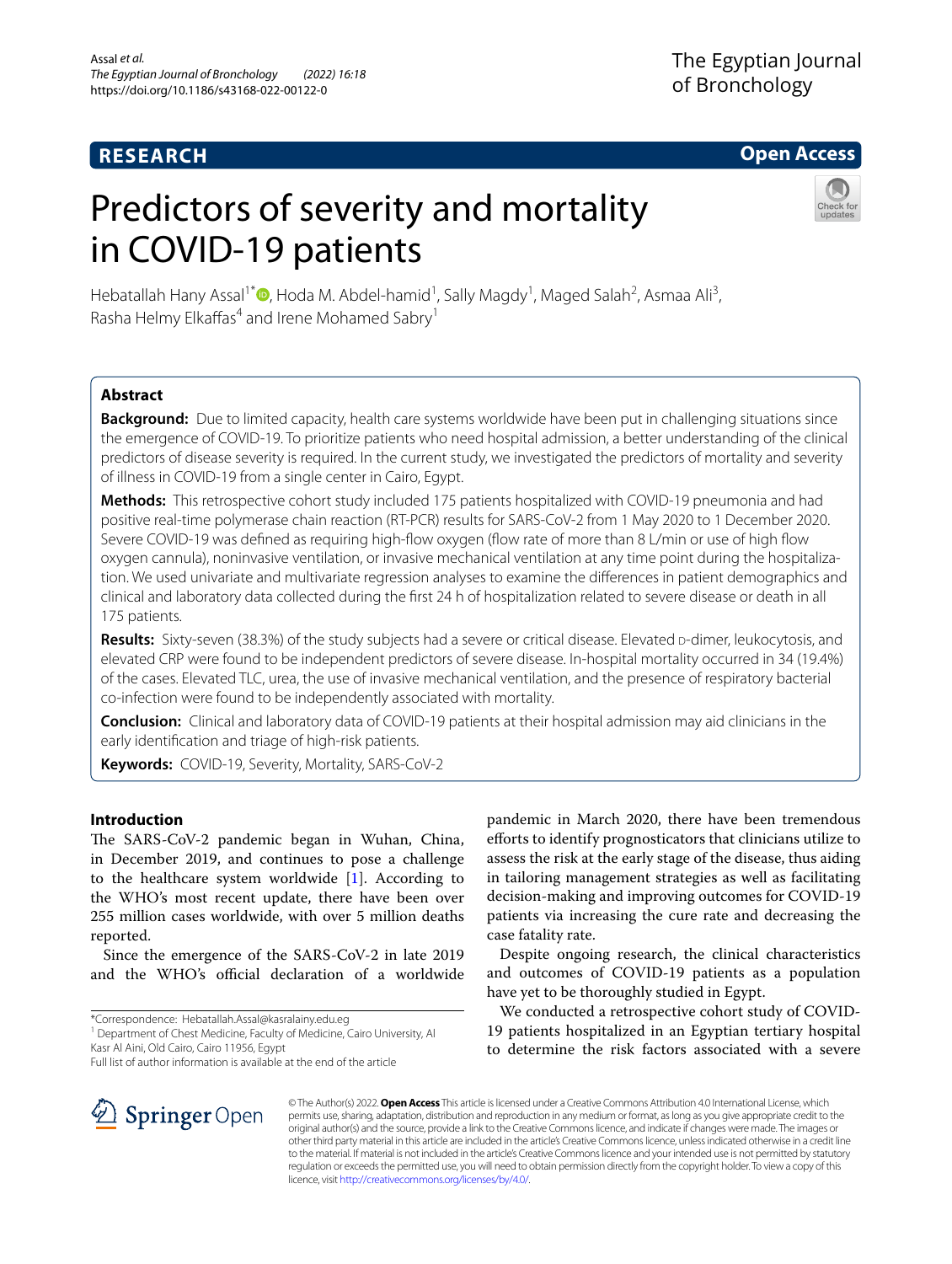course and worse outcomes, including mortality, to assist healthcare systems in triaging patients who present to the hospital.

## **Methods**

#### **Study subjects and settings**

We performed a retrospective cohort study of 175 patients hospitalized with COVID-19 from 1 May 2020 to 1 December 2020 in the quarantine section of Misr International Hospital, Cairo, Egypt.

Patients who were hospitalized with radiological evidence of COVID-19 pneumonia and had positive realtime polymerase chain reaction (RT-PCR) results for SARS-CoV-2 were included in the study. Patients with missing data and negative (RT-PCR) results for SARS-CoV-2 were excluded from the study.

#### **Data collection**

Demographic and laboratory data were extracted from the medical records. The following clinical data were collected: baseline comorbidities, presenting symptoms, vital signs, microbiology results, imaging results, medical treatments, supplemental oxygen  $(O_2)$ , noninvasive and invasive forms of ventilation, respiratory co-infections, complications, and hospitalization outcome (death or discharge).

#### **Ethics approval**

The institutional review board of the Ministry of Health, Cairo, Egypt (No: 3- 2021/19) approved the study. The data was collected from the hospital records, and informed consent was not required as the data was anonymized and no personal identifers were collected.

#### **Patient categorization**

We defned severe COVID-19 as requiring high-fow  $O<sub>2</sub>$  (flow rate of more than 8 L/min or use of high-flow oxygen cannula), noninvasive ventilation, or invasive mechanical ventilation at any time point during the hospitalization. Among all 175 patients, we investigated the diferences in the demographic, clinical, and laboratory data collected during the frst 24 h of hospitalization regarding severe disease or death at any time during hospitalization.

## **Statistical methods**

The data was collected and tabulated for statistical analysis using Minitab 17.1.0.0 for Windows (Minitab Inc., 2013, PA, USA). Continuous data were presented as mean and standard deviation (SD), whereas categorical data were presented as number and percentage (%). The normality of data was examined using the Shapiro-Wilk test. The association between severity and mortality was performed using the chi-square test, independent *t*-test, or Mann-Whitney test. Moreover, the prognostic utility of TLC, p-dimmer, urea, and CRP was done using the receiver operating characteristic curve (ROC curve); the area under the curve AUC above 0.6 is considered acceptable for test capability. Multiple logistic regression analysis models with the step forward selection model technique were used for fnding the predictors for COVID-19 severity and mortality. All tests were twosided; *P*-value was considered signifcant if < 0.05.

#### **Results**

A total of 175 patients were included in the study, with an average age of 59 years, and the majority were males (77.7%). 54.9% of the patients were comorbid; DM and HTN were the most frequently encountered comorbidities, as reported in one-third of the cases. Among cases with COVID-19 pneumonia, 38.3% had a severe and critical disease. In-hospital mortality occurred in 19.4% of the cases. More than half of the cases (62.9%) needed supplemental oxygen. Standard oxygen supply (low-fow nasal cannula, standard oxygen mask) was the most frequently used (52%). High-fow nasal cannula (HFNC) and noninvasive and invasive mechanical ventilation were used in 18.3%, 8.6%, and 20.6% of patients, respectively (Table [1\)](#page-2-0).

#### **Factors associated with the severity of COVID‑19 pneumonia**

Sixty-seven subjects (38.2%) were categorized as severe COVID pneumonia among the studied group. Comorbidities (diabetes, hypertension, and renal impairment) were signifcantly associated with the severe COVID pneumonia group versus the non-severe group (Table [2\)](#page-3-0).

Patients with severe COVID pneumonia had signifcantly higher levels of leukocytosis, lymphopenia, elevated liver enzymes, urea, D-dimer, ferritin, and CRP compared to the non-severe group (Table [2](#page-3-0)).

In multivariate regression, only leukocytosis (adjusted odds ratio [aOR] 1.14, 95% confdence interval [CI] 1.1, 1.2), elevated  $\alpha$ -dimer (adjusted odds ratio [aOR] 1, 95% confdence interval [CI] 1.0001, 1.0004), and elevated CRP (adjusted odds ratio [aOR] 1.01, 95% confdence interval [CI] 1.0015, 1.0103) were found to be independent predictors of severe disease (Fig. [1](#page-4-0); Table [3](#page-4-1)).

#### **Factors associated with in‑hospital mortality**

The mortality rate in our cohort was 19.4%, which was signifcantly associated with old age and comorbidity, especially renal disease,  $P = 0.002$ , 0.02, and < 0.001, respectively. Moreover, patients with severe disease and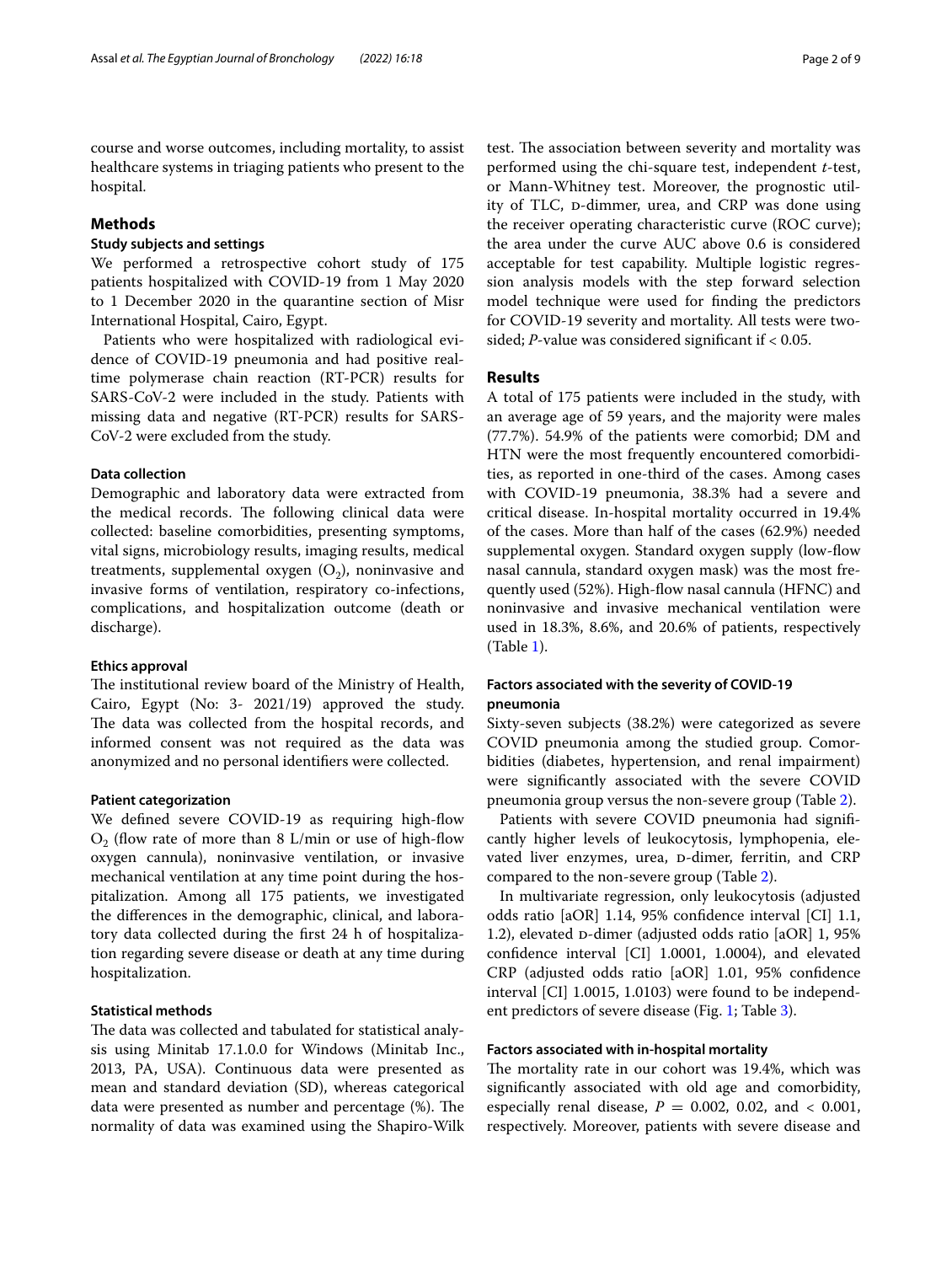<span id="page-2-0"></span>**Table 1** Clinical and demographic characteristics and the outcome of patients with COVID-19

| Demographic character                 |                    |
|---------------------------------------|--------------------|
| Aqe <sup>c</sup>                      | $58.87 \pm 14.1$   |
| Sex                                   |                    |
| Female <sup>a</sup>                   | 39 (22.3%)         |
| Male <sup>a</sup>                     | 136 (77.7%)        |
| Comorbidity <sup>a</sup>              | 96 (54.9%)         |
| DM <sup>a</sup>                       | 63 (36%)           |
| HTN <sup>a</sup>                      | 63 (36%)           |
| IHD <sup>a</sup>                      | 8 (4.6%)           |
| Malignancy <sup>a</sup>               | 7(4%)              |
| Renal disease <sup>a</sup>            | 13 (7.43%)         |
| Severe/critical <sup>a</sup>          | 67 (38.3%)         |
| Oxygen use <sup>a</sup>               | 110 (62.9%)        |
| Standard oxygen <sup>a</sup>          | 91 (52%)           |
| $H^{F}NC^{a}$                         | 32 (18.3%)         |
| NIV <sup>a</sup>                      | 15 (8.6%)          |
| IMV <sup>a</sup>                      | 36 (20.6%)         |
| Admission labs                        |                    |
| TLC $(x 10^3/\mu l)^b$                | $10.6(7.3 - 15.1)$ |
| Lymphocyte (/µl) <sup>b</sup>         | 1485 (1044-2190)   |
| $HB (q/dl)^c$                         | $13.187 \pm 1.932$ |
| PLT $(x 10^3/\mu l)^b$                | 302 (227-387)      |
| AST (U/I) <sup>b</sup>                | 44 (31-70)         |
| ALT $(U/I)^{b}$                       | 54 (34-90)         |
| Urea (mg/dl) <sup>b</sup>             | $54(41-101)$       |
| Creatine (mg/dl) <sup>b</sup>         | $1(0.9-1.5)$       |
| D-dimer (µg/ml) <sup>b</sup>          | 1008 (523-2963)    |
| Ferritin (ng/ml) <sup>b</sup>         | 1036 (546-2332)    |
| CRP (mg/l) <sup>b</sup>               | 92.8 (41.8-196.2)  |
| Respiratory co-infection <sup>a</sup> | 19 (10.9%)         |
| In-hospital mortality <sup>a</sup>    | 34 (19.4%)         |

*DM* Diabetes mellitus, *HTN* Hypertension, *IHD* Ischemic heart disease, *HFNC* High-fow nasal cannula, *NIV* Noninvasive ventilation, *IMV* Invasive mechanical ventilation, *TLC* Total leukocytic count, *Hb* Hemoglobin, *PLT* Platelets, *AST* Aspartate aminotransferase, *ALT* Alanine transaminase, *CRP* C-reactive protein

<sup>a</sup> Data are represented as number and percentage

<sup>b</sup> Data are represented as median and interquartile range

<sup>c</sup> Data are represented as mean and standard deviation

those who needed NIV and IMV for oxygen supply had a signifcantly higher mortality rate, *P* < 0.01 for all. Elevated levels of TLC, AST, ALT, urea, creatine, ferritin, d-dimer, and CRP, as well as lower levels of lymphocyte, platelet, and hemoglobin, were found to be signifcantly associated with mortality (Table [2\)](#page-3-0).

Multivariate analysis was performed to identify the independent predictors for mortality. Elevated TLC (adjusted odds ratio [aOR] 1.17, 95% confdence interval [CI] 1.005, 1.363), urea (adjusted odds ratio [aOR] 0.99, 95% confdence interval [CI] 0.974, 0.997), and the use of invasive mechanical ventilation (adjusted odds ratio [aOR] 1597.5, 95% confdence interval [CI] 60.112, 42,458.58), and presence of respiratory bacterial respiratory co-infection adjusted (odds ratio [aOR] 71.2, 95% confdence interval [CI] 1.5, 3381.9) were found to be independently associated with mortality (Fig. [2](#page-5-0); Tables [4](#page-6-0) and [5](#page-6-1)).

## **Discussion**

In this study, we provided a relatively comprehensive estimate for the early predicting factors afecting the COVID-19 disease state. We report on 175 patients with confrmed SARS-CoV-2 infection; 67 patients (38.29%) had severe and critical COVID-19 pneumonia, with the mortality rate in our cohort being 19.4%.

Multivariate regression analysis revealed that elevated CRP, p-dimer, and TLC were independent predictors of COVID-19 disease severity, whereas elevated TLC, urea, presence of respiratory bacterial co-infection, and the need for invasive mechanical ventilation were independent predictors of COVID-19 mortality.

CRP is a non-specifc acute phase reactant induced by IL-6 in the liver. Elevated CRP levels are directly correlated with the level of infammation and disease severity. A meta-analysis conducted by Malik et al. revealed that higher CRP levels are associated with disease severity and the formation of lung lesions in the early stages of COVID-19 [\[2](#page-7-1)]. Elshazli et al. found CRP to be a valid biomarker of death from COVID-19 when examining a range of hematological and immunological markers [\[3](#page-7-2)]. Elevated CRP may not be attributable to COVID-19 alone and may represent concomitant pathology such as secondary bacterial pneumonia [\[4](#page-7-3)].

Regarding the D-dimer levels, they were significantly higher in patients with severe COVID-19, whereas mortality was significantly associated with elevated D-dimer levels. Since the emergence of COVID-19, several data have reported that elevated D-dimer is more prevalent in deceased patients, and increasing odds of in-hospital death were associated with elevated  $\alpha$ -dimer levels [\[5](#page-7-4)[–7](#page-7-5)]. This finding is attributed to severe virus infection that developed into sepsis and induced coagulation dysfunction. Also, the increase of p-dimer may be an indirect manifestation of infammatory reaction, as infammatory cytokines could cause the imbalance of coagulation and fbrinolysis in the alveoli, which may activate the fbrinolysis system and then increase the level of  $D$ -dimer [[8\]](#page-7-6).

However, evidence regarding the causal mechanisms and whether the associations are specifc efects of SARS-CoV-2 infection or are consequences of systemic infammatory response is still lacking.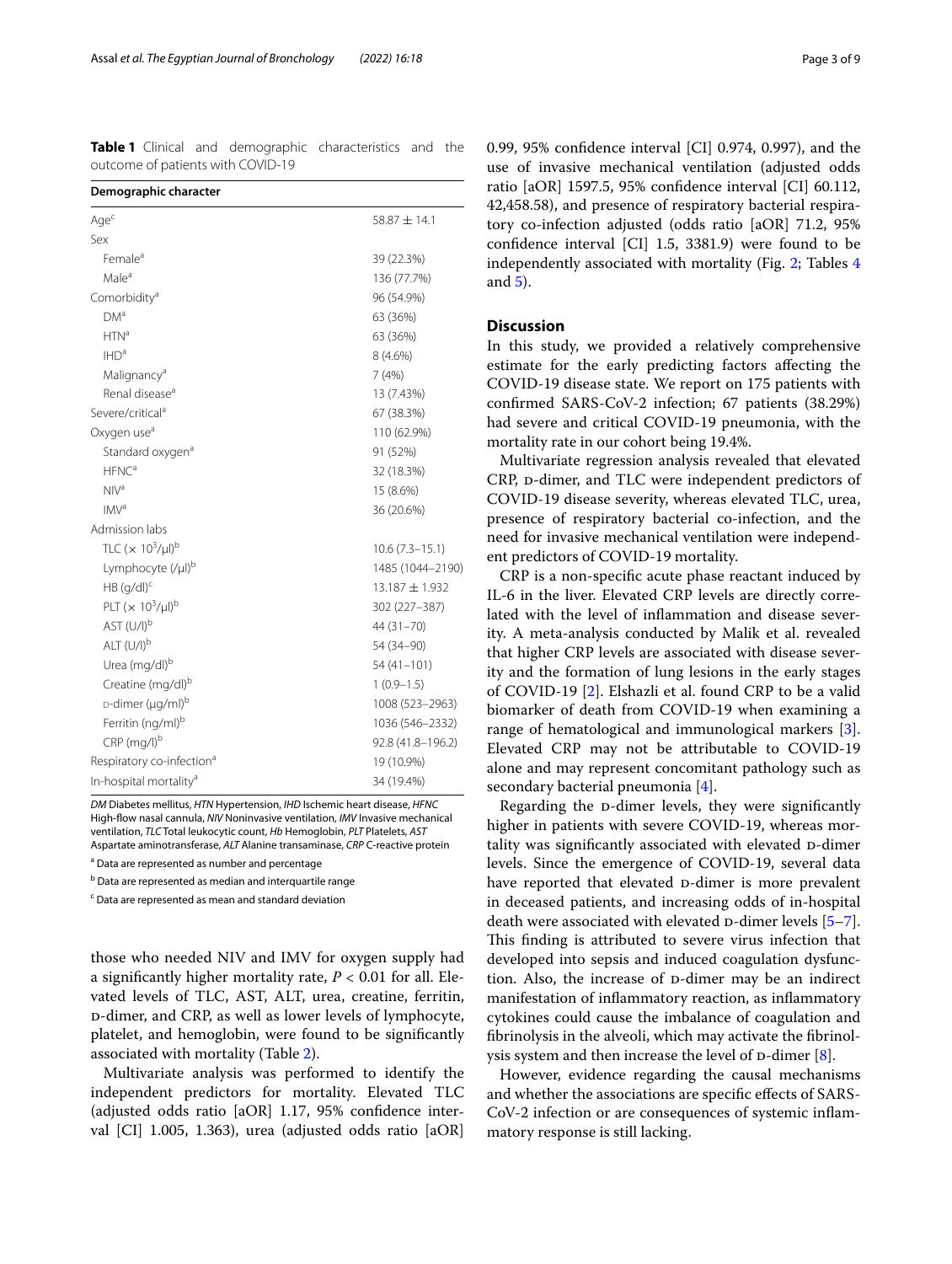| Variable                     | Moderate ( $n = 108$ ) | Severe/critical ( $n = 67$ ) | $\mathsf{P}$            |  |
|------------------------------|------------------------|------------------------------|-------------------------|--|
| Demographic character        |                        |                              |                         |  |
| Age <sup>a</sup>             | $58 \pm 14$            | $60.3 \pm 14.3$              | 0.3 <sup>1</sup>        |  |
| Sex                          |                        |                              |                         |  |
| Female <sup>a</sup>          | 26 (24%)               | 13 (19.4%)                   | $0.46^{\$}$             |  |
| Male <sup>a</sup>            | 82 (75.9%)             | 54 (80.6%)                   |                         |  |
| Comorbidity <sup>a</sup>     | 47 (43.5%)             | 49 (73.1%)                   | $< 0.001$ <sup>\$</sup> |  |
| <b>DM</b> <sup>a</sup>       | 32 (32.6%)             | 31 (46.3%)                   | $0.02^5$                |  |
| HTN <sup>a</sup>             | 31 (28.7%)             | 32 (47.8%)                   | $0.01^5$                |  |
| IHD <sup>a</sup>             | 3(2.8%)                | 5(7.5%)                      | 0.15 <sup>5</sup>       |  |
| Malignancy <sup>a</sup>      | $3(2.8\%)$             | $4(5.9\%)$                   | 0.31 <sup>5</sup>       |  |
| Renal <sup>a</sup>           | $3(2.8\%)$             | 10 (14.9%)                   | 0.001 <sup>5</sup>      |  |
| Admission labs               |                        |                              |                         |  |
| TLC $(x 10^3/\mu l)^b$       | $9.55(6.7 - 12.5)$     | 15.00 (10-18.8)              | $< 0.001$ <sup>§</sup>  |  |
| Lymphocyte (/µl)b            | 1611 (1259-2168)       | 1281 (846-2255)              | $< 0.001$ <sup>§</sup>  |  |
| $HB (g/dl)^c$                | $13.32 \pm 1.88$       | $12.97 \pm 2$                | $0.12^{1}$              |  |
| PLT $(x 10^3/\mu l)^b$       | 299 (230-376)          | 304 (217-414)                | $0.76^{\frac{5}{2}}$    |  |
| AST $(U/I)^b$                | $39(25 - 52)$          | $57(38-85)$                  | $< 0.001$ §             |  |
| $ALT (U/I)^b$                | 46 (29-77)             | $65(43 - 106)$               | $< 0.001$ <sup>§</sup>  |  |
| Urea (mg/dl) <sup>b</sup>    | 47 (36-72.5)           | 66 (49-167)                  | $< 0.001$ <sup>§</sup>  |  |
| Creatine (mg/dl)b            | $1(0.8-1.2)$           | $1.1(0.9-1.9)$               | 0.11 <sup>5</sup>       |  |
| D-dimer (µg/ml) <sup>b</sup> | 680 (427-1398)         | 2216.64 (908-6830)           | $< 0.001$ <sup>§</sup>  |  |
| Ferritin (ng/dl)b            | 794 (376-1415)         | 2198 (890-2645)              | $< 0.001$ <sup>§</sup>  |  |
| $CRP$ (mg/l) $b$             | 74.60 (31.7-126)       | 173.8 (80.4-263.3)           | $< 0.001$ §             |  |

<span id="page-3-0"></span>**Table 2** Univariate Cox analysis of the risk factors for the severity of COVID-19

*DM* Diabetes mellitus, *HTN* Hypertension, *IHD* Ischemic heart disease, *TLC* Total leukocytic count, *Hb* Hemoglobin, *PLT* Platelets, *AST* Aspartate aminotransferase, *ALT* Alanine transaminase, *CRP* C-reactive protein

ƪ Independent *t*-test

§ Mann-Whitney test

\$ Chi-square test, *P* < 0.05 considered signifcant

<sup>a</sup> Data are represented as number and percentage

<sup>b</sup> Data are represented as median and interquartile range

<sup>c</sup> Data are represented as mean and standard deviation

With respect to TLC, the present study revealed that higher TLC was associated with severe COVID-19 infection and higher mortality. Yuan et al. reported similar fndings in severe COVID-19 cases [\[9](#page-7-7)]. Zhao et al. evaluated 52 COVID-19 patients with increased leukocyte at admission and compared them with COVID-19 patients with non-increased leukocyte count, and it was found that the patients with increased leukocyte count were more likely to develop critical illness (*P* < 0.01) and had a higher rate of death  $(P < 0.01)$  [\[10](#page-7-8)].

This finding could be explained due to high levels of serum IL-6, which induce an inflammatory response leading to neutrophil migration, recruitment, and activation. Phagocytosis, the release of granular contents, and the production of cytokines are significant functions of activated neutrophils, suggesting a protective immune response against the virus. However, excessive neutrophils can cause cytokine storm and tissue damage, leading to severe COVID-19 pneumonia and death [\[10\]](#page-7-8).

Overall, data obtained from the multivariate analysis revealed that a higher mortality rate is expected in patients sufering from renal impairment, which could be attributed to lowered immunity and the underlying immune responses in patients with comorbid conditions [[11,](#page-7-9) [12\]](#page-7-10). As evidenced by the reduction in nitric oxide in diseases such as hypertension, diabetes, and kidney dysfunction, endothelial dysfunction is also thought to be a key factor  $[13-15]$  $[13-15]$ .

Henry and Lippi found over 3-fold higher risk of developing severe COVID-19 in patients sufering from chronic renal disease [[16](#page-7-13)].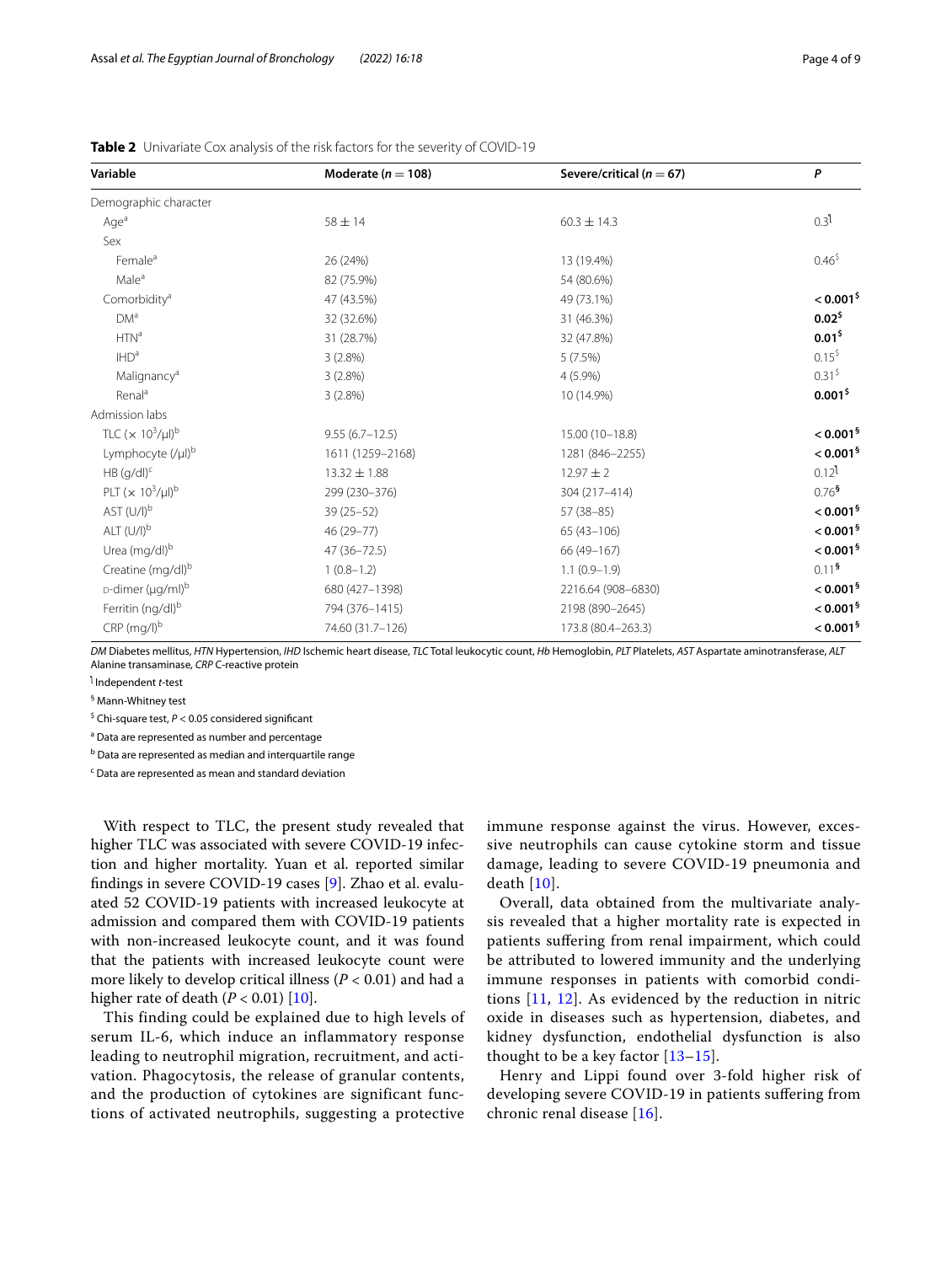

<span id="page-4-1"></span><span id="page-4-0"></span>Table 3 Accuracy of elevated TLC, p-dimer, and CRP in predicting COVID-19 pneumonia severity

| Predictor            | Cutoff | <b>AUC</b> | Sensitivity (%) | Specificity (%) | <b>PPV</b> (%) | <b>NPV (%)</b> | P value |
|----------------------|--------|------------|-----------------|-----------------|----------------|----------------|---------|
| TLC $(x 10^3/\mu l)$ | 12.9   | 75         | 61              | 78              | 37             | 90             | < 0.001 |
| D-dimer (µg/ml)      | 1141   | 76         | 70              | 70              | 34             | 91             | < 0.001 |
| $CRP$ (mg/l)         | 97.65  | 70         | 67              | 65              | 30             | 90             | < 0.001 |

*TLC* Total leukocytic count, *CRP* C-reactive protein, *PPV* Positive predictive value, *NPV* Negative predictive value, *AUC* Area under the curve

Tian et al. and Cheng et al. reported that the presence of chronic renal disease is a signifcant predictor of mortality in COVID-19 patients [[6](#page-7-14), [17](#page-7-15)]. Therefore, paying more attention to the presence of renal impairment at the time of admission and implementing an efective intervening strategy handling it as early as possible might help reduce mortality in COVID-19 patients suffering from underlying kidney disease.

It is well known that viral respiratory infections predispose patients to bacterial infections and that coinfections have a worse outcome than that of either infection on its own [\[18](#page-7-16)]. Diferent studies have addressed the presence of documented respiratory

co-infection in COVID-19 pneumonia patients with varying degrees of prevalence, which may be due to different diagnostic methods applied to diagnose respiratory co-infections [[19–](#page-7-17)[21\]](#page-7-18).

In the current study, 10.9% of our patients have documented respiratory co-infection in whom mortality was signifcantly increased, which is consistent with a recent meta-analysis in which investigators have shown a positive association between co-infection and increased risk of death among patients with the SARS-CoV-2 infection [\[22\]](#page-7-19).

The use of invasive mechanical ventilation was also found to be an independent predictor of mortality in our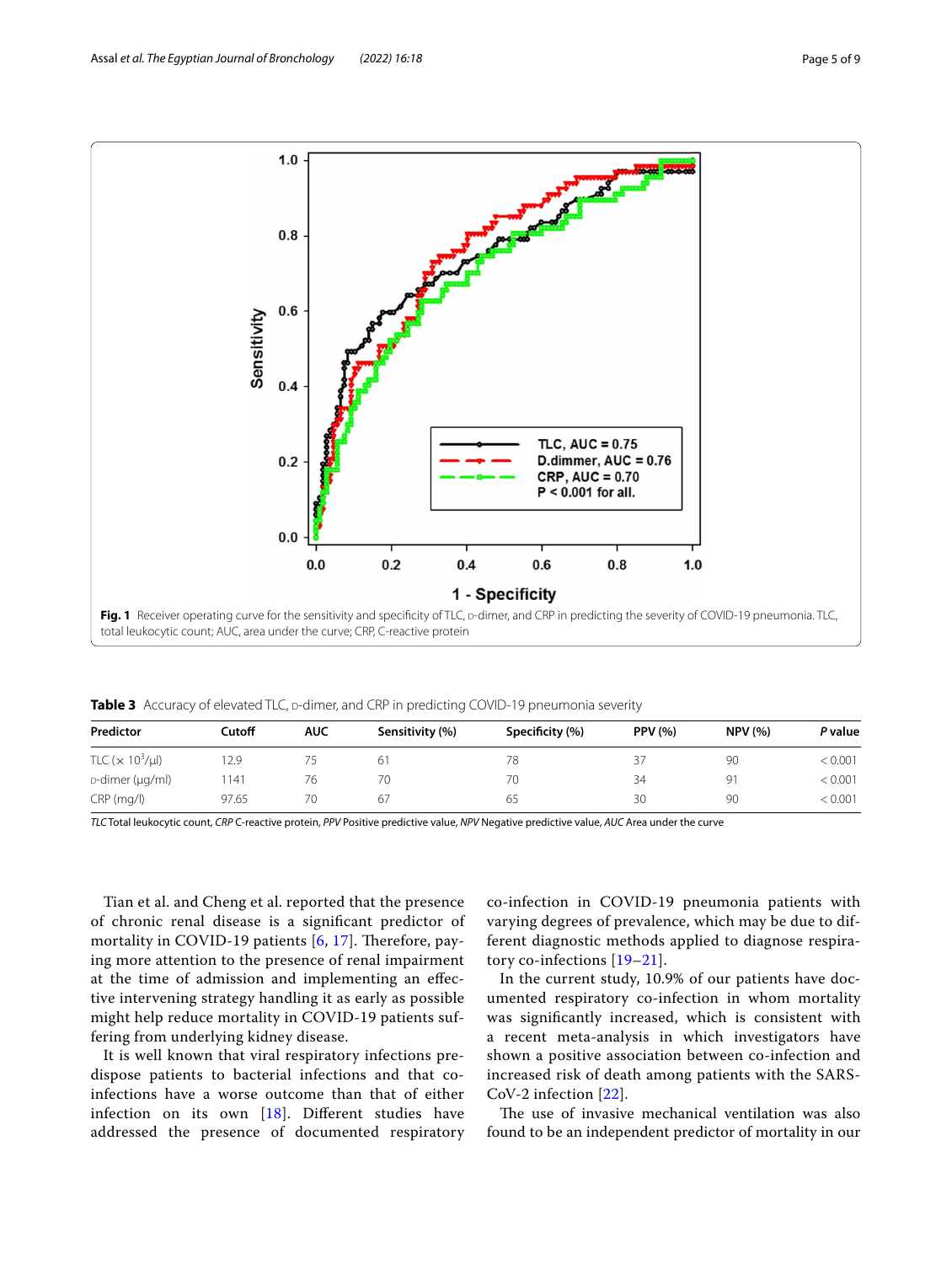

<span id="page-5-0"></span>study, which is compatible with Manal et al., who found that the need to ventilate a COVID-19 patient mechanically is likely associated with higher mortality [[23\]](#page-7-20).

There was a significant range of mortality rates reported for COVID-19 patients receiving mechanical ventilation ranging from 9.4 to 97% [\[24\]](#page-7-21). Studies from China reported mortality in COVID-19 patients receiving IMV reaching as high as 97% [[7\]](#page-7-5).

The wide variation in mortality rates among patients receiving invasive mechanical ventilation (IMV) could be multifactorial in diferent countries. Studies from diferent areas with varying degrees of expertise and hospital resources may explain the variable reported outcome. In addition, during the surge of the pandemic, diferent institutional protocols were applied according to the available resources, like in some Italian regions, giving priority to patients who are more likely to survive, as was recommended by the Italian Society of Anesthesia, Analgesia, Resuscitation and Intensive Care [[25,](#page-7-22) [26\]](#page-8-0).

Studies from China early in the pandemic had reported higher mortality rates than US, UK, and Spanish studies that recruited patients later in the pandemic [\[27](#page-8-1)[–31\]](#page-8-2).

In other words, decreasing mortality rates as the pandemic progresses have been observed in studies including ICU COVID-19 patients and in which the proportion of patients receiving IMV ranged from 0 to 100%. This fnding could explain why clinicians gained more knowledge and expertise as time passed, and medical treatments became more available compared to early in the pandemic [\[24](#page-7-21)].

Our study has some limitations. First, due to the retrospective study design, not all laboratory tests were done in all patients, including lactate dehydrogenase and IL-6. Therefore, we could not investigate their role in predicting the outcome in COVID-19 patients. Second, the study was performed in a limited hospital setting and included a relatively small sample size with disproportion in the diferent study groups. In order to validate our fndings, a large multicenter prospective observational study would be preferable.

In conclusion, according to this study, COVID-19 infection was more aggressive in patients presenting with elevated TLC, p-dimer, and CRP levels. Mortality was found to be higher in patients with renal impairment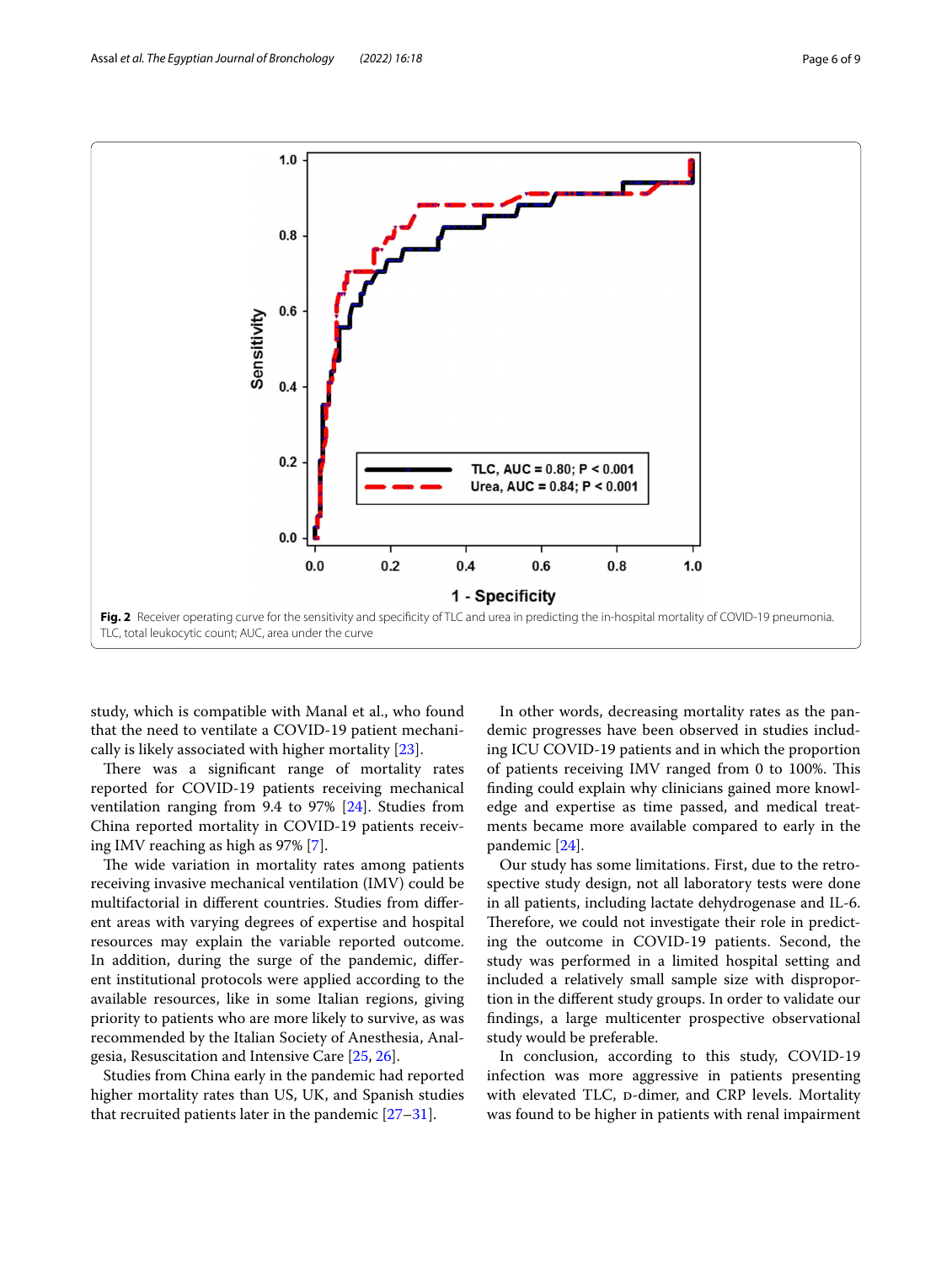| Demographic character         | Improved ( $n = 141$ ) | Died ( $n = 34$ )      |                         |
|-------------------------------|------------------------|------------------------|-------------------------|
| Age                           | $57.085 \pm 13.3$      | $66.265 \pm 15.18$     | $0.002^{\dagger}$       |
| Sex                           |                        |                        |                         |
| Female <sup>a</sup>           | 34 (24.1%)             | 5 (14.7%)              | 0.21 <sup>5</sup>       |
| Male <sup>a</sup>             | 107 (75.9%)            | 29 (85.3%)             |                         |
| Comorbidity <sup>a</sup>      | 71 (50.35%)            | 25 (73.5%)             | $0.02^{5}$              |
| DM <sup>a</sup>               | 50 (35.46%)            | 13 (38.2%)             | $0.84^{\$}$             |
| HTN <sup>a</sup>              | 46 (32.62%)            | 17 (50%)               | $0.05^{\$}$             |
| IHD <sup>a</sup>              | 5(3.55%)               | $3(8.8\%)$             | $0.18^{5}$              |
| Malignancy <sup>a</sup>       | 4 (2.84%)              | $3(8.8\%)$             | $0.13^{5}$              |
| Renal disease <sup>a</sup>    | 5 (3.55%)              | 8 (23.5%)              | $< 0.001$ <sup>\$</sup> |
| Respiratory co-infection      | 6 (4.26%)              | 13 (38.24%)            | $< 0.001$ <sup>\$</sup> |
| Severe/critical <sup>a</sup>  | 37 (26.2%)             | 30 (88.2%)             | $< 0.001$ <sup>\$</sup> |
| Oxygen use <sup>a</sup>       | 76 (53.9%)             | 34 (100%)              | $< 0.001$ <sup>\$</sup> |
| Standard oxygen <sup>a</sup>  | 74 (52.48%)            | 17 (50%)               | $0.84^{\$}$             |
| $HFNC^a$                      | 22 (15.6%)             | 10 (29.4%)             | $0.06^{\$}$             |
| NIV <sup>a</sup>              | 7(4.9%)                | 8 (23.5%)              | 0.001 <sup>5</sup>      |
| IMV <sup>a</sup>              | 4(2.8%)                | 32 (94.12%)            | $< 0.001$ <sup>\$</sup> |
| Admission labs                |                        |                        |                         |
| TLC $(x 10^3/\mu l)^b$        | $10(6.9-13)$           | $17.9(13.1 - 24.2)$    | $< 0.001$ <sup>§</sup>  |
| Lymphocyte (/µl) <sup>b</sup> | 1650 (1218-2267)       | 1093 (765-1476)        | $< 0.001$ <sup>§</sup>  |
| $HB (q/dl)^c$                 | 13.34 ± 1.88           | $12.547 \pm 2.054$     | $0.03^{\dagger}$        |
| PLT $(x 10^3/\mu l)^b$        | 319 (235.5-407)        | 272.5 (187.5-347.5)    | $0.009^{\$}$            |
| AST (U/I) <sup>b</sup>        | 39 (28-57.5)           | 74.5 (49.2-133.2)      | $< 0.001$ <sup>§</sup>  |
| $ALT (U/I)^b$                 | $50(32 - 78.5)$        | 70.5 (39.7-168.2)      | 0.01 <sup>6</sup>       |
| Urea (mg/dl) <sup>b</sup>     | 47 (39-67)             | 156.5 (93.2-212.2)     | $< 0.001$ <sup>§</sup>  |
| Creatine (mg/dl) <sup>b</sup> | $1(0.9-1.3)$           | $1.5(0.8-3.4)$         | 0.008 <sup>5</sup>      |
| D-dimer (µg/ml) <sup>b</sup>  | 711.21 (459.7-1396)    | 5907.4 (2414.7-8497.1) | $< 0.001$ §             |
| Ferritin (ng/ml) <sup>b</sup> | 890 (457.5-1555.5)     | 2593.5 (1361.7-3913.7) | $< 0.001$ <sup>§</sup>  |
| $CRP$ (mg/l) <sup>b</sup>     | 87.7 (34.2-157.9)      | 223.7 (84.7-290.3)     | $< 0.001$ <sup>§</sup>  |

## <span id="page-6-0"></span>**Table 4** Univariate Cox analysis of COVID-19 risk factors for mortality

*DM* Diabetes mellitus, *HTN* Hypertension, *IHD* Ischemic heart disease, *HFNC* High-fow nasal cannula, *NIV* Noninvasive ventilation, *IMV* Invasive mechanical ventilation, *TLC* Total leukocytic count, *Hb* Hemoglobin, *PLT* Platelets, *AST* Aspartate aminotransferase, *ALT* Alanine transaminase, *CRP* C-reactive protein

ƪ Independent t-test

§ Mann-Whitney test

\$ Chi-square test, *P* < 0.05 considered signifcant

<sup>a</sup> Data are represented as number and percentage

<sup>b</sup> Data are represented as median and interquartile range

<sup>c</sup> Data are represented as mean and standard deviation

## <span id="page-6-1"></span>**Table 5** The predictive value of elevated TLC and urea in COVID-19 pneumonia mortality

| Predictor            | Cutoff | AUC | Sensitivity (%) | Specificity (%) | <b>PPV (%)</b> | <b>NPV (%)</b> | P value |
|----------------------|--------|-----|-----------------|-----------------|----------------|----------------|---------|
| TLC $(x 10^3/\mu l)$ | 6.25   | 80  |                 | 90              | 58             | О1             | < 0.001 |
| Urea (mg/dl)         | 106    | 84  |                 | O.              | 63             | Q3             | < 0.001 |

*TLC* Total leukocytic count, *AUC* Area under the curve, *PPV* Positive predictive value, *NPV* Negative predictive value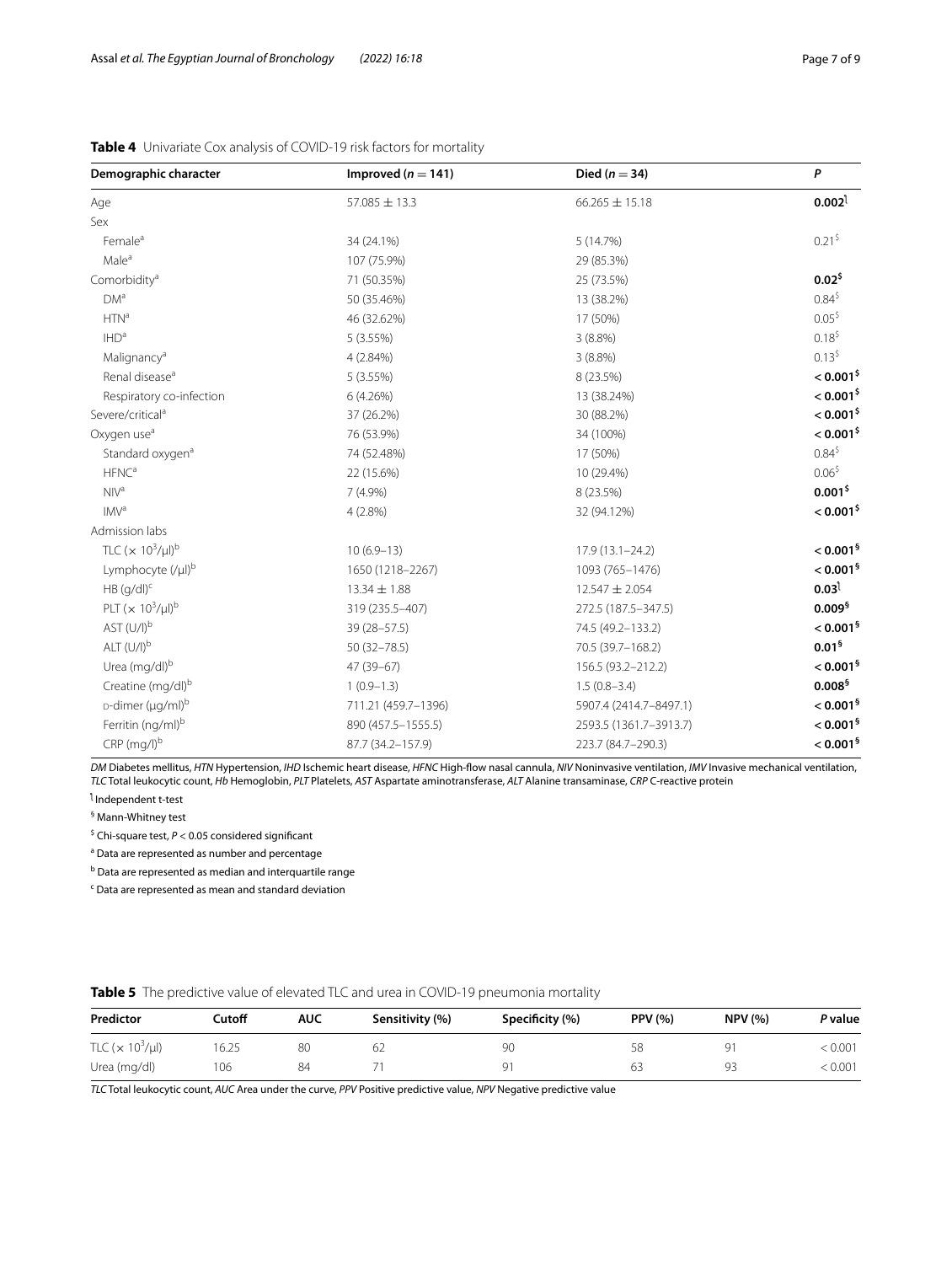and documented respiratory co-infection as well as in patients with elevated TLC and mechanically ventilated patients.

Hence, pretreatment clinical and laboratory data from COVID-19 patients at hospital admission can assist clinicians in identifying high-risk patients early and providing special and prompt care for those in need.

#### **Abbreviations**

COVID-19: Coronavirus disease of 2019; SARS-CoV-2: Severe acute respiratory syndrome coronavirus 2; CRP: C-reactive protein; TLC: Total leukocytic count; WHO: World Health Organization; RT-PCR: Reverse transcription polymerase chain reaction; ROC: Receiver operating characteristic curve; AUC: Area under the curve; DM: Diabetes mellitus; HTN: Hypertension; HFNC: High-fow nasal cannula; NIV: Noninvasive ventilation; AST: Aspartate aminotransferase; ALT: Alanine transaminase; IL-6: Interleukin-6; IMV: Invasive mechanical ventilation; ICU: Intensive care unit.

#### **Acknowledgements**

We thank the ICU and ward residents for recruiting the patients. We thank the nursing staf, lab doctors, and technicians for being helpful and cooperative.

#### **Authors' contributions**

Conceptualization: AH, MH, and SM. Methodology: MH and MS. Formal analysis: AA. Data curation and software: AA. Validation: AH. Investigation: ER. Writing—original draft preparation: AH, MH, MS, SM, and SI. Writing—review and editing: AH, MH, and MS. All authors: approval of the fnal manuscript.

#### **Funding**

No fund was paid by any organization.

#### **Availability of data and materials**

Data are available.

#### **Declarations**

#### **Ethics approval and consent to participate**

The study was approved by the institutional review board of the Ministry of Health, Cairo, Egypt (No: 3- 2021/19).

#### **Consent for publication**

Not applicable.

#### **Competing interests**

The authors declare that they have no competing interests.

#### **Author details**

<sup>1</sup> Department of Chest Medicine, Faculty of Medicine, Cairo University, Al Kasr Al Aini, Old Cairo, Cairo 11956, Egypt. <sup>2</sup> Department of Anaethesia, Faculty of Medicine, Cairo University, Cairo, Egypt. <sup>3</sup> Department of Chest, Abbassia Chest Hospital, Ministry of Health and Population (MOHP), Cairo, Egypt. 4 Department of Clinical and Chemical Pathology, Faculty of Medicine, Cairo University, Cairo, Egypt.

## Received: 13 December 2021 Accepted: 10 March 2022

#### **References**

- <span id="page-7-0"></span>1. Pandita A, Gillani FS, Shi Y, Hardesty A, McCarthy M, Aridi J et al (2021) Predictors of severity and mortality among patients hospitalized with COVID-19 in Rhode Island. PLoS One 16(6):e0252411
- <span id="page-7-1"></span>2. Malik P, Patel U, Mehta D, Patel N, Kelkar R, Akrmah M et al (2021) Biomarkers and outcomes of COVID-19 hospitalisations: systematic review and meta-analysis. BMJ Evid Based Med 26(3):107–108
- <span id="page-7-2"></span>3. Elshazli RM, Toraih EA, Elgaml A, El-Mowafy M, El-Mesery M, Amin M et al (2020) Diagnostic and prognostic value of hematological and immunological markers in COVID-19 infection: a meta-analysis of 6320 patients. PLoS One 15:e0238160
- <span id="page-7-3"></span>4. Stringer D, Braude P, Myint PK, Evans L, Collins JT, Verduri A et al (2021) The role of C-reactive protein as a prognostic marker in COVID-19. Int J Epidemiol 50(2):420–429
- <span id="page-7-4"></span>5. Yao Y, Cao J, Wang Q, Shi Q, Liu K, Luo Z et al (2020) p-dimer as a biomarker for disease severity and mortality in COVID-19 patients: a case control study. J Intensive Care 2020:49
- <span id="page-7-14"></span>6. Tian W, Jiang W, Yao J, Nicholson CJ, Li RH, Sigurslid HH et al (2020) Predic‑ tors of mortality in hospitalized COVID-19 patients: a systematic review and meta-analysis. J Med Virol 92(10):1875–1883
- <span id="page-7-5"></span>7. Zhou F, Yu T, Du R, Fan G, Liu Y, Liu Z et al (2020) Clinical course and risk factors for mortality of adult inpatients with COVID-19 in Wuhan, China: a retrospective cohort study. Lancet 395:1054–1062
- <span id="page-7-6"></span>8. Yu H, Qin C, Chen M, Wang W, Tian D (2020) p-dimer level is associated with the severity of COVID-19. Thromb Res 195:219–225
- <span id="page-7-7"></span>9. Yuan J, Zou R, Zeng L, Kou S, Lan J, Li X et al (2020) The correlation between viral clearance and biochemical outcomes of 94 COVID-19 infected discharged patients. Infamm Res 69(6):599-606
- <span id="page-7-8"></span>10. Zhao K, Li R, Wu X, Zhao Y, Wang T, Zheng Z et al (2020) Clinical features in 52 patients with COVID-19 who have increased leukocyte count: a retrospective analysis. Eur J Clin Microbiol Infect Dis 39(12):2279–2287
- <span id="page-7-9"></span>11. Vasdev S, Stuckless J, Richardson V (2011) Role of the immune system in hypertension: modulation by dietary antioxidants. Int J Angiol 20(04):189–212
- <span id="page-7-10"></span>12. Ferlita S, Yegiazaryan A, Noori N, Lal G, Nguyen T, To K et al (2019) Type 2 diabetes mellitus and altered immune system leading to susceptibility to pathogens, especially Mycobacterium tuberculosis. J Clin Med 8(12):2219
- <span id="page-7-11"></span>13. Hermann M, Flammer A, Luscher TF (2006) Nitric oxide in hypertension. J Clin Hypertens 8(12 Suppl 4):17–29
- 14. Honing ML, Morrison PJ, Banga JD, Stroes ES, Rabelink TJ (1998) Nitric oxide availability in diabetes mellitus. Diabetes Metab Rev 14(3):241–249
- <span id="page-7-12"></span>15. Marrazzo F, Spina S, Zadek F, Lama T, Xu C, Larson G et al (2019) Protocol of a randomised controlled trial in cardiac surgical patients with endothelial dysfunction aimed to prevent postoperative acute kidney injury by administering nitric oxide gas. BMJ Open 9(7):e026848
- <span id="page-7-13"></span>16. Henry BM, Lippi G (2020) Chronic kidney disease is associated with severe coronavirus disease 2019 (COVID-19) infection. Int Urol Nephrol 52(6):1193–1194
- <span id="page-7-15"></span>17. Cheng Y, Luo R, Wang K, Zhang M, Wang Z, Dong L et al (2020) Kidney disease is associated with in-hospital death of patients with COVID-19. Kidney Int 97(5):829–838
- <span id="page-7-16"></span>18. Arnold FW, Fugua JL (2020) Viral respiratory infections: a cause of community acquired pneumonia or a predisposing factor? Curr Opin Pulm Med 26(3):208–214
- <span id="page-7-17"></span>19. Zhang G, Hu C, Luo L, Fang F, Chen Y, Li J et al (2020) Clinical features and short-term outcomes of 221 patients with COVID-19 in Wuhan, China. J Clin Virol 127:104364
- 20. Kim D, Quinn J, Pinsky B, Shah NH, Brown I (2020) Rates of co-infection between SARS-CoV-2 and other respiratory pathogens. JAMA 323:2085–2086
- <span id="page-7-18"></span>21. Contou D, Claudinon A, Pajot O, Micaëlo M, Flandre PL, Dubert M et al (2020) Bacterial and viral co-infections in patients with severe SARS-CoV-2 pneumonia admitted to a French ICU. Ann Intensive Care 10:119
- <span id="page-7-19"></span>22. Musuuza JS, Watson L, Parmasad V, Putman-Buehler N, Christensen L, Safdar N (2021) Prevalence and outcomes of co-infection and superinfection with SARS-CoV-2 and other pathogens: a systematic review and meta-analysis. PLoS One 16(5):e0251170
- <span id="page-7-20"></span>23. Manal M, Mohammed AA, Abdelilah E, Mohammed M, Khaoula J, Houssam B et al (2021) Predictive factors of mortality related to COVID-19: a retrospective cohort study of 600 cases in the intensive care unit of the university hospital of Oujda. Ann Med Surg 69:102711
- <span id="page-7-21"></span>24. Vafea MT, Zhang R, Kalligeros M, Mylona EK, Shehadeh F, Mylonakis E (2021) Mortality in mechanically ventilated patients with COVID-19: a sys‑ tematic review. Expert Rev Med Devices. [https://doi.org/10.1080/17434](https://doi.org/10.1080/17434440.2021.1915764) [440.2021.1915764](https://doi.org/10.1080/17434440.2021.1915764)
- <span id="page-7-22"></span>25. Feinstein MM, Niforatos JD, Hyun I, Cunningham TV, Reynolds A, Brodie D et al (2020) Considerations for ventilator triage during the COVID-19 pandemic. Lancet Respir Med 8(6):e53